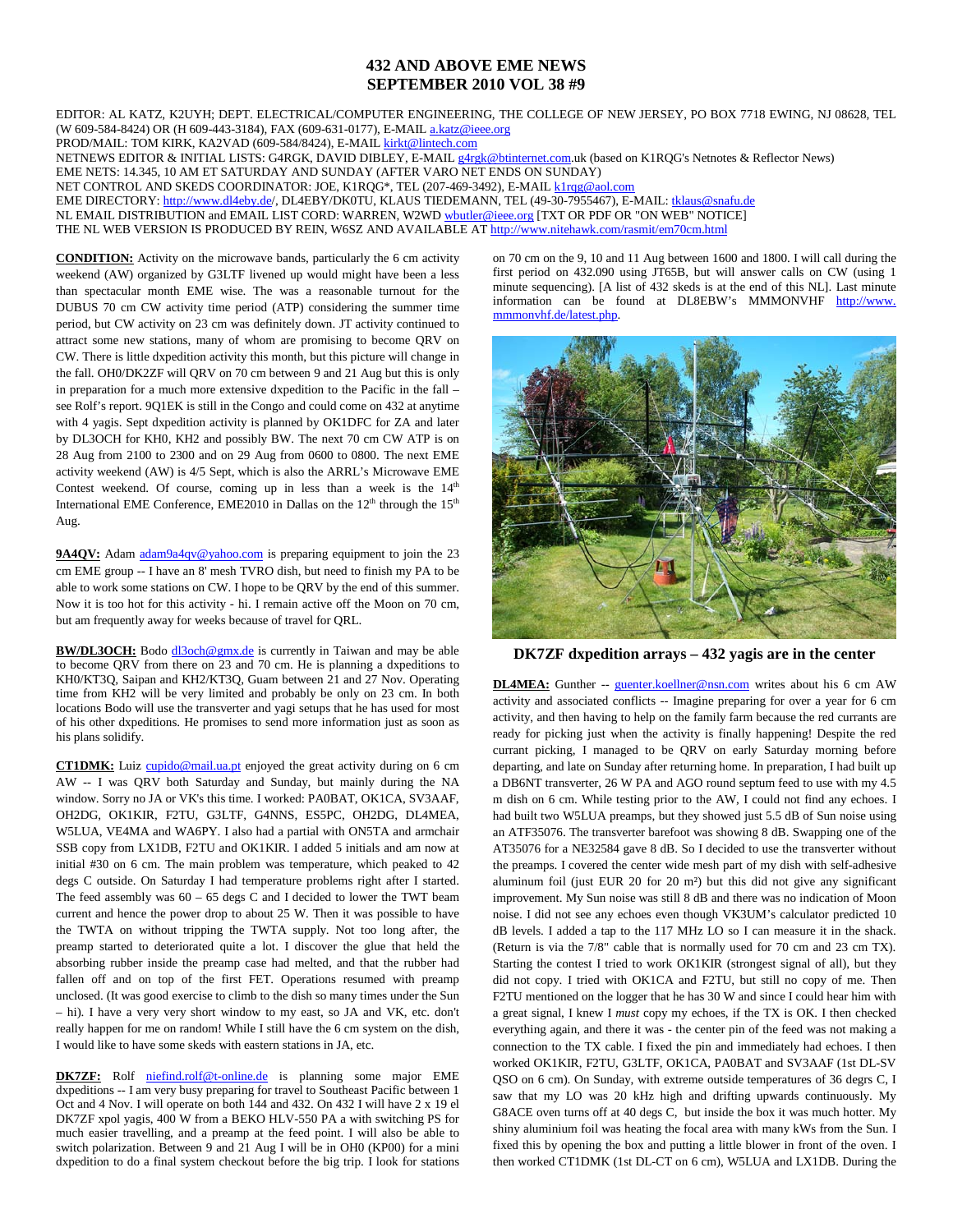last QSO, I thought my RX device blew, but my RX gain just dropped. I could no longer copy my own echoes, but LX1DB was still readable and we were able to complete the QSO. It is amazing that some stations have a clear signal, which can be copied narrow band, but others (even strong ones as W5LUA) were spectrally spread and just matching my 100 Hz filter. For me 6 cm is the last band my dish can support. Now I need a new dish. For the ARRL contest, I will only be QRV only on 23 cm and probably 70 cm because I will be away during the microwave part in Sept. I will not be in Dallas for the EME Conference because the cost of the airfare was crazy. One month later, it would have been half of the cost!

**F2TU:** Phillippe [f2tu.philippe@orange.fr](mailto:f2tu.philippe@orange.fr) reports a great weekend of activity during the 6 cm AW – The excellent turnout should encourage many ops to become active on this excellent band. On Saturday I contacted SV3AAF (559/559), OK1CA (569/579), OH2DG (559/569) for initial #37, PA0BAT (559/559), G3LTF (559/559), JA6CZD (549/549), ES5PC (549/559), JA8ERE (559/559), DL4MEA (539/539) #38, G4NNS (549/549), OK1KIR (559/559), LX1DB (579/579), ON5TA (O/529), VE4MA (559/559), CT1DMK (559/559), WA6PY (O/O) #39, DF9QX (529/539) #40 and WD5AGO (549/559). On Sunday I was active starting at 0710, but the stations heard had already been contacted, so it was fun to answer calls on SSB. I Contacted G3LTF (559/43), OH2DG (569/44), OK1KIR (44/44), LX1DB (56/56) – broadcast quality!, G4NNS (44/51) and closed the afternoon with W5LUA (569/569) for my 19th contact. On Sunday, the Sun was about 2° from the Moon, but this was no problem with my 8 m dish. I always copied about 2 dB of Moon noise. Also no problem with the 36 degs C outside in the shade as my feed is well ventilated. On 6 cm I was running my 8 m dish ( $f/d = 0.51$ ) with a circular polar W2IMU feed and 30/35 W at the feed.

G3LTF: Peter's [g3ltf@btinternet.com](mailto:g3ltf@btinternet.com) July report follows - Most of my EME activity since June has been on 6 cm. The microwave bands are so interesting and challenging for building stuff, and the divisions that trouble the lower bands are not there. On 4 July on 6 cm, I was delighted to work OH2DG for initial #12 and Eino's first 6 cm QSO by any mode and the first G-OH QSO on 6cm. Later that day I was on 23 cm and worked HB9CKL and N4PZ. On 10 July, we had the 6 cm AW. Fortunately the wind was not too high otherwise the backlash in the drives makes it hard to keep the dish on the Moon. I worked SV3AAF, OK1KIR, F2TU, JA8ERE #13 and the first G-JA QSO on 6 cm, ES5PC, OH2DG, G4NNS, PA0BAT, DL4MEA #14, DF9QX, LX1DB #15, VE4MA #16 and the first G-VE QSO on 6 cm, CT1DMK #17 and OK1CA. The next day was more difficult because of the sun was much closer to the Moon. I think at the end of the day I was getting some receive performance degradation. At the start, 0600-0800, the libration was very low and signals were truly T9. I worked OK1KIR, F2TU who called me on SSB (34), VE4MA, OH2DG, W5LUA and WA6PY #18. I heard JA6CZD, WD5AGO and was heard by G3LQR, WD5AGO and ON4TA. I have a long "to do" list mainly concerned with the feed as I think I may be illuminating too much of the outer dish (beyond 4 m), which has only 12 mm mesh. I measured 12.3 dB of Sun noise on Sunday, SF=82. I was running about 23 W at the feed. The receive preamp is an ATF36077 W5LUA design, NF about 0.7 dB. It really was an excellent weekend of EME with lots of activity and several new stations on the band. On 14 July, I was on 9 cm and worked WA6PY (549) for initial #33 and W5LUA. On 1 Aug I added JA6CZD on 6 cm for initial #19 - good signals even though there was 1.7 dB of extra loss. I have improved my preamp by replacing a faulty 1 pF capacitor, which got me back to 0.7 dB NF again. I then went on 432 for the ATP but my big PA failed (big time!) and so I went back to the old K2RIW that I now use for tropo with about 400 W at the feed. I worked SM2CEW, I1NDP, SM3AKW, OZ4MM and K2UYH. I heard W8TXT, but couldn't attract his attention, probably due to the QRP here. The PA is now repaired and fully refurbished, so I'm hoping it will do another 10 years or so. I am looking forward to seeing everyone at Dallas.

**G4RGK:** Dave [g4rgk@btinternet.com](mailto:g4rgk@btinternet.com) was back on EME in July -- I have not been active since May, the July ATP was my first opportunity to get on this summer. During the first period, the Moon was in the trees most of the time, but I was able to work OZ4MM and I1NDP on CW. I also heard DL9KR and SM3AKW, but never copied either calling CQ. Later on I worked VK4EME and JE1TNL on JT. VK4EME has a good signal and was good copy on CW at times working stations. During the second ATP period on 1 Aug, I spent a long time calling W8TXT, but was unable to get him to reply. I guess this was due to polarization alignment (Faraday) problems. As I was suspected that something was wrong, I checked my Sun noise. The figures that I saw when I pointed to the Sun were unbelievable. I later found out that there had been a C3 flare followed by an erupting filament, which accounted for the huge rise in solar

noise that I was seeing. I have never seen levels that high before. Was anything different about this one? Just before the Moon set, I put the antenna back on the Moon and was able to work DL7APV and K2UYH. No progress with the 13 cm station at the moment due to the lack of time, but I am 80% there. I just need to get the TX chain sorted out. I am sorry not to be able to get to Dallas, but unfortunately this was out of my control, regards to all.

KL7UW: Ed [kl7uw@acsalaska.net](mailto:kl7uw@acsalaska.net) is now QRV on 432 -- I made my first 3 432 EME contacts on 14 June with DL7APV, UA3PTW, and I1NDP. I was running about 85 W and using a 2 el quad feed (H pol) with my 4.9 m dish. This is essentially the same set up used when Arecibo was on in April. Efforts on 1296 are not making much progress. I still am unable to see Sun noise and have sold my old 1296 xvtr, although it seems to be hearing a test signal, OK, and I have ordered a new DEMI 1296-28 with A32 PLL to go with my new Elecraft K3. This eliminates using a 144/28 converter, and since the new xvtr is rated for 25W, I have sold my old 18 W PA to Derek, ZS5Y. That ought to improve his drive power by a factor of three. The downside is the 4 to 12 week wait for the new xvtr. I also purchased a 23 cm MGF4619 VLNA kit that G4DDK is producing. Sam hopes to bring it to the Dallas EME Conference for a NF check. I suspect a cable problem. The center pin on the 1/2-inch hardline was a little off center. I will check for power at the feedhorn end of the hardline this time and that should ensure that it will work OK. When I get the 1296 300 W SSPA installed, I will have output monitoring using a directional coupler and a high SWR shutdown circuit. I am building a new 432 PA that runs on 28 V and only requires 10 W drive. I will run a second 1/2-inch line for it to the TR relay at the 432 feed. I am planning to build a cylindrical dual-mode septum for 1296 to replace my square OK1DFC feed and a dual-dipole 432 feed for permanent installation (aka VK3UM). Later, I will side-mount a small septum for 3400. But for now I will feel good just to get the 1296 feed up in time for the fall EME Contest as winter arrives in early here.

**N9HF:** David [kerl@bellsouth.net](mailto:kerl@bellsouth.net) in FL is QRV on 432 EME and hopes to be on 1296 as well soon – I made my first 432 EME QSO on 1 Aug with K2UYH on JT65C. After looking over the contact, I have come to the conclusion that I worked him on a side lobe of my array. There are 2 reasons why I say this. One is, when we were working, I copied him at a -21 dB for 3 or 4 periods. The other is, about 30 or so minutes after our QSO, I went outside and sighted up thru the array where I had left it. It is only 7 feet above ground, and the Moon was dead center in the middle of the square of antennas. The station is 4 x 22 el K1FO yagis, 30' of ½" Heliax and an FT-847 with a GAS FET preamp in the shack. Putting electronics outdoors in Florida corrodes things fast! All of my antennas were sprayed in a booth with 2 coats of clear enamel. I recently built a 10' stress dish for 1296 EME. I have an OK4DFC feed, 150 W and W6PQL LNA. I am not yet on the air, but hope to soon. In the mean time I am available for skeds on 70 cm.

**OH2DG:** Ein[o eino.metsamaki@sulo.fi](mailto:eino.metsamaki@sulo.fi) is now QRV on 6 cm -- It was fantastic to work my first 6 cm QSO via Moon. Before that I succeeded in QSOing the Maldives, 8Q7QQ, on 23 and 70 cm. TNX to the 8Q7 team. Also TNX to Michael and Monika for a FB R2/DL1YMK QSO on 23 cm - the first R2-OH QSO on 1296. During the 6 cm contest in April, I copied many good signals of other stations including VK3NX, OK1KIR, F2TU, OK1CA, G4NNS, PA0EHG, SV3AAF, IK2RTI, ES5PC, JA8ERE, JA6CZD and LX1DB. I tried a 6 cm QSO with VK3NX without success. TNX to Charlie for the try. G3LTF helped me figure out what was wrong. My medium power amplifier was not operating correctly. I copied my echoes for the first time on 2 July and completed my first QSO on 4 July with G3LTF (559/559) for the first G-OH 6 cm QSO. Next I worked VK3NX (559/439) first VK-OH and G4NNS (549/529). During the 6 cm AW on 10/11 July, I QSO'd OK1KIR (559/559), OK1CA (559/559), PA0BAT (549/549) first PA-OH, SV3AAF (549/539) first SV-OH, F2TU (569/559), JA6CZD (549/539) first JA-OH, G3LTF (559/559), ES5PC (559/559) first ES-OH, G4NNS (549/539), CT1DMK (549/549), WA6PY (O/O), JA8ERE (559/449) and W5LUA (579/569). Al has a very nice signal on 6 cm. TNX to all for the FB QSOs. During the AW, the Sun and Moon were quite near each other, and the plastic box containing my equipment started to melt in the dish focus. I had to cover the box with temperature insulation material. My 6 cm system consists of an old DB6NT transverter (LO and mixer/amplifiers located in separate boxes), CP-long horn feed with single choke á la OH2AUE, LNA á la W5LUA, HB 3 stage MPA and HB PA with four NEZ6472-8A in parallel giving 30 W at the feed. Many TNX to K6QPV for the NEZ devices. I am seeing 1.8 dB of Moon noise and at Perigee echoes 12 dB above the noise.

**OK1CA:** Frana [strihavka@upcmail.cz](mailto:strihavka@upcmail.cz) reports on his participation in the 6 cm AW -- I was QRV only at Saturday 10 July during AW activity. I worked OK1KIR (569/559), OH2DG (559/559) for initial #19, PA0BAT (559/549), SV3AAF (559/539), JA6CZD (569/549), F2TU (579/569), DL4MEA (O/O) #20, ES5PC (549/559), CT1DMK (559/549), WA6PY (O/O) #21, G4NNS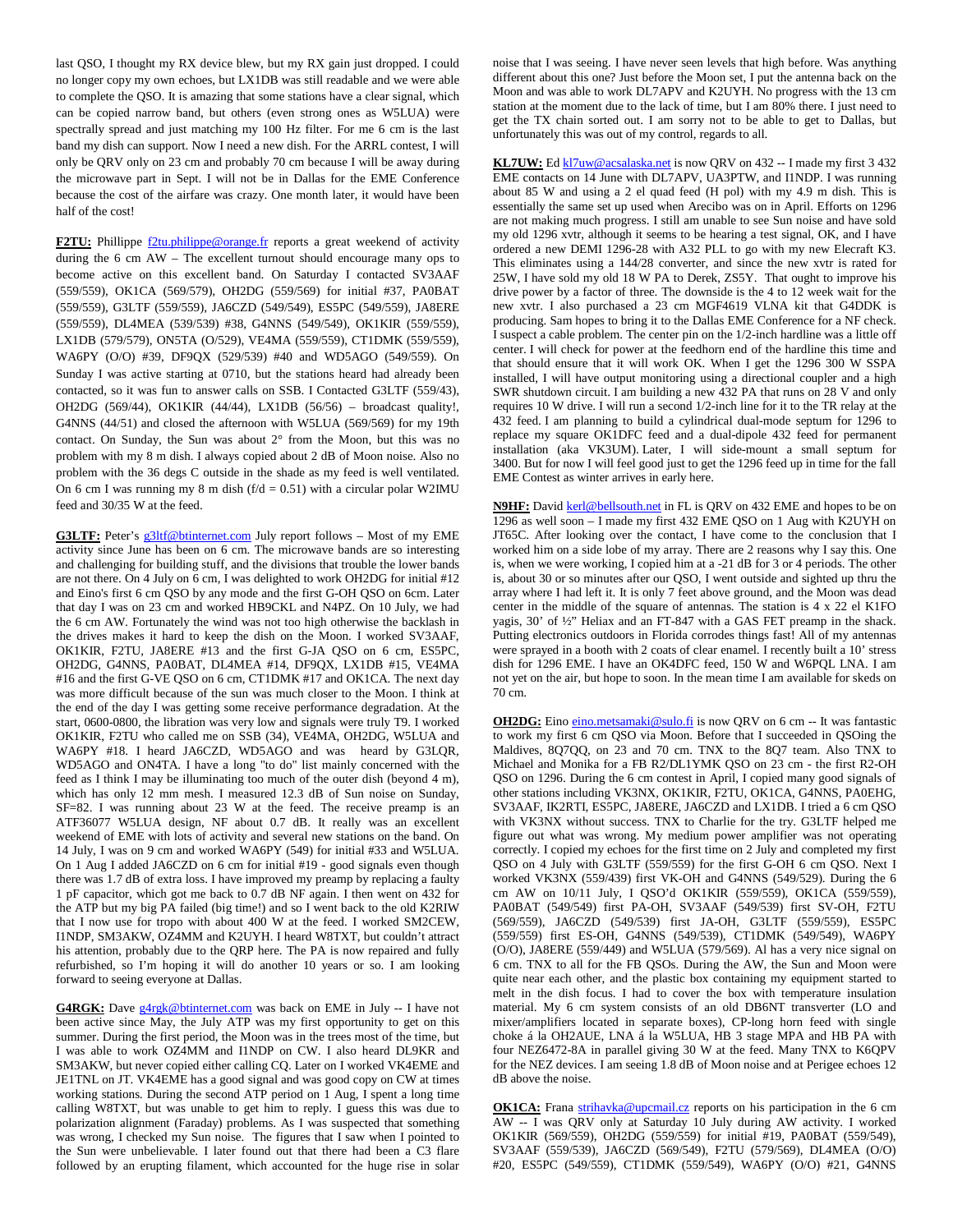(559/539) and G3LTF (559/559). I also had partial QSOs with JA8ERE and ON5TA - not complete and I heard VE4MA and WD5AGO. There was very good activity thanks to G3LTF's organizing efforts.

**OK1KIR:** Tonda **ok1vao@o2active.cz** writes about the 6 cm AW -- There was great activity during the first day of the 6 cm AW. We worked on 10 July at 0256 OK1CA (559/569), 0335 OH2DG (559/559) for initial #39, 0350 PA0BAT (559/559), 0403 JA8ERE (559/449), 0413 SV3AAF (559/559), 0446 ON5TA (O/O) #40 and first ON/OK QSO on 6 cm, 0535 G3LTF (559/559), 0625 JA6CZD (559/549), 0721 DL4MEA (559/539) #41, 0734 ES5PC (549/559), 0813 G4NNS (559/559), 0824 F2TU (559/559), 0922 LX1DB (579/569), 1005 DF9QX (O/O), 1335 WA6PY (O/O) #42 , DM field and CA state, 1359 CT1DMK (559/559), 1438 VE4MA (549/549) and 1525 WD5AGO (549/549), and on 11 July at 0404 SP6GWN (M/549) #43 and DXCC 22, 0453 PA0BAT (559/559), 0703 G3LTF (559/559), 0830 QRZ SV3AAF (??), 0909 F2TU (44/42) on SSB and 1429 W5LUA (569/569). Using the JT4G digital mode we worked on 11 July at 0615 ES5PC (24DB/17DB), 0637 PA0BAT (23DB/19DB) for digital initial {#4} and 0852 G4NNS (20DB/O). At 0510-0520 we measured a Sun noise of 15.2 dB (SF=80), a Moon noise of 1.3 dB and CS/G noise of 4.4 dB. The Sun's proximity to the Moon created no problem; even later at 1530 on 13 cm, we had good echoes.

**ON5TA:** Eri[c eric.vanoffelen@skynet.be](mailto:eric.vanoffelen@skynet.be) sends his 6 cm AW report -- I had a great time during the 10/11 July AW! My set up was a 2.3 m offset dish that I normally use for 3 cm EME, a septum feed hastily built 2 days before and my terrestrial system with a modified surplus 6 GHz amplifier, giving about 8 W output on Saturday and a lot less on Sunday because of the exceptionally hot weather! Moon noise was 0.5 to 0.6 dB and Sun noise was about 10.5 dB. I was delighted to work OK1KIR, F2TU and LX1DB. I also heard PA0BAT, OK1CA, VE4MA, CT1DMK, JA8ERE, G3LTF, G4NNS, W5LUA and OH2DG. A 35 W PA is under construction. Many thanks to G3LTF.

**OY3JE:** Jan ov<sub>3je</sub>@egholm.fo in Faros is coming on 1296 EME. He currently is using a a 44 el Wimo yagi and a LNA from G4DDK in his shack. With this set up he has copied K2UYH (24DB) on JT65C. He is using a Flex-5000 and a Kuhne TR12896H transverter. He plans to add a 10 MHz input. The setup is currently only RX, but Jan has a 150 W (PE1RKI) PA that he hopes to have on soon. He also has a 2.4 m dish and an OK1DFC feed that he plans to have in operation in the very near future.



**OY3JE 44 el yagi used to copy 1296 EME signals**

**SM2CEW:** Peter  $\frac{\text{sm2cew@telia.com}}{\text{cm2cew@telia.com}}$  reports on the 70 cm ATP -- A busy schedule mixed with very windy weather has prevented me from being active lately. However, I was QRV for the 70 cm ATP on 1 Aug and worked G3LTF, I1NDP, SM3AKW, W8TXT, N4GJV, K2UYH, OZ4MM and DL9KR. Conditions improved by the end of the ATP, but were still not too good. Stations in NA were worked cross-pol and Europeans were vertical. My schedule is now looking better so I can be QRV most days in Aug, and will be looking for stations that are not in Dallas for the conference. I will also try to evaluate my dish performance. I have a feeling that signals are down from what they used to be. My newly finished a noise meter (AD8307) will come in handy when looking for moon noise on 23/13 cm.

**SV3AAF:** Petro[s sv3aaf@yahoo.com](mailto:sv3aaf@yahoo.com) was QRV for the 6 cm AW -- I was on for the July 6 cm AW and found very good activity. I worked: OK1KIR, PA0BAT,

OK1CA, OH2DG for an initial (#), JA6CZD (#), G3LTF, F2TU, ES5PC, DL4MEA (#), G4NNS (#), LX1DB, CT1DMK and W5LUA. CWNR were VE4MA, WA6PY and JA8ERE. Heard were WD5AGO and partials from DF9QX. As this was more than a 2 hour window event and as equipment for these microwave bands are installed at the dish exposed to the elements, summer time heat was a problem. I guess in such cases there should be a general understanding that stations at the cool part of the day, should take responsibility for CQ calling. At this end the temp was over 60 degs C at the PA heat sink for the entire afternoon, but I blasted it anyway. Replacing the TWTA with GAS FETs at some point is in schedule, so let it be. Of course the temperature compensated oscillator was invalidated, as there was no compensation whatsoever at the >40 degs C of the TVTR compartment. I had to monitor the fundamental frequently. Conditions were good, although I have seen better, but they don't change that much on this band anyway. I experienced QSB to the east and weak Sun noise late in the second day.

**VK4EME:** Allan [vk4eme@westnet.com.au](mailto:vk4eme@westnet.com.au) writes on his 70cm activity since March -- I has been mostly on JT65B, and worked on 20 March DL7APV (15DB/23DB) for digital initial {#1} and OK2POI (22DB/27DB) {#2}, on 26 March DL5FN (13DB/26DB) {#3}, OK1KIR (15DB/22DB) {#4}, UA3PTW (14DB/O) {#5} and DK3WG (13DB/22DB) {#6}, 27 March K2UYH (13DB/16DB) {#7}, K2UYH (O/O) on CW initial #1, UT6UG (19DB/O) {#8} and OK1DFC (12DB/12DB) {#9}, on 17 April HB9Q (5DB/9DB) {#10}, JA6AHB (8DB/18DB) {#11} and OK1DFC (4DB/12DB), 19 June W7AMI (14DB/24DB) {#12}, VK4CDI (19DB/28DB) {#13} and JH7PAV (26DB/22DB) {#14}, 10 July K7XQ (17DB/O) {#15}, 17 July 9H1TX (23DB/24DB) {#16}, I1NDP (17DB/16DB) {#17}, 18 July K7XQ (15DB/O), 30 July DL7APV (13DB/17DB), UA4AQL (15DB/29DB) {#18}, and 31 July G4RGK (15DB/23DB) {#19}, EA3XU (18DB/O) {#20}, OZ4MM (O/539) CW #2. I also CWNR ZS6WAB (10DB), JE1TNL (16DB) and F6FHP (18DB). The major highlights were working JH7PAV (50 W to 2 x 25 el yagis) and on 16 July hearing my own CW echoes for the first time. I am still down 3 or 4 dB on Sun noise according to VK3UM's program; so I have more work to do on the RX side. I am running close to the Australian legal power limit, i.e., 100 W to 16 x DL6WU yagis with full polarity rotation. I am looking forward to the Northern Hemisphere winter and more activity.

WA3QPX: Paul [wa3qpx@atlanticbb.net](mailto:wa3qpx@atlanticbb.net) active on 432 but recently had problems and writes –- I had everything working again for a while, but wiped out a 20 year old power divider. I have had a replacement on order for about two months now. I did work I1NDP (14DB/12DB) on JT65B and CWNR ZS6WAB. I also had problems with the alignment of my Tohtsu TR relays. The relay with the misalignment was a CX600NL. The contact misalignment was for both the CX600NL and the CX800N. I was at K1JT's earlier this year to pick up some M2 432 9 WL yagis for my current array and while there looked at his CX600NL Tohtsu relays. The contacts were aligned perfectly. Apparently earlier shipments were OK. My guess is Tohtsu QC has changed. They should be in great disgrace. I had to file down the body of two relays to get the contacts to align after smoking two of them. I do not have the soldering techniques to realign the wiper arm. So far I am out about \$800 for replacements, but now I have spare parts. I am running these relays on 432, 220, 144 and 50 MHz with Lunar Links PAs. The Lunar Links are fantastic. Can't say enough about Steve. His construction and protection circuits have saved me from Tohtsu's disgraceful quality control and has saved me replacing 3CX800 finals.

WA6PY: Paul [pchominski@maxlinear.com](mailto:pchominski@maxlinear.com) reports on his activity during the July 6 cm AW and later on 9 cm – During the 6 cm AW, I was lucky; WIFI QRM was very low. For some periods of time on Saturday I could even track the Moon on noise. For noise measurements I used both my wideband power meter, and an old IC202 (as a narrow band noise meter) connected to an AC voltmeter. For some QRM, this second solution works much better because the IC202 has quite an efficient noise blanker. I could hear my weak (M) copy echoes. The Sun was close to Moon and at the end of my activity during my QSO with G4NNS, the offset was only 1.5 deg in AZ and 0.5 deg in EL. I was forced to offset the dish during RX periods compromising the received signals. But G4NNS was quite strong. I also QSO'd CT1DMK, G3LTF, G4NNS, F2TU, LX1DB, OH2DG, OK1KIR, OK1CA and W5LUA. Heard but lost were VE4MA and ES5PC. I am not sure if Barry could copy my weak signal. Prior to the AW I QSO'd VK3NX. I now have 11 initials on 6 cm. My current setup for 6 cm consist of 3.6 m dish CP septum 5 steps feed with Chaparral flare, 1 dB NF LNA. The LNA when cascaded with the isolation relay, transverter and cables is 1.4 dB. My TWTA 15 W, and at the feed 10 W. CS/G noise is about 3.5 dB, Moon noise about 0.5 dB and Sun Noise about 10.5 dB. Now I know what I have to improve in my system. LO frequency drifts is at least 10 times too high. I also need automatic dish tracking and to increase my TX power. The NF of my RX is too high, but this will be the easiest to solve. After 6 cm AW, I changed setups on the dish to 9 cm. Thanks to the advise of G3LTF, I've got from eBay two 15 W Ionica modules and integrated into the SSPA with Pout = 25 W. This